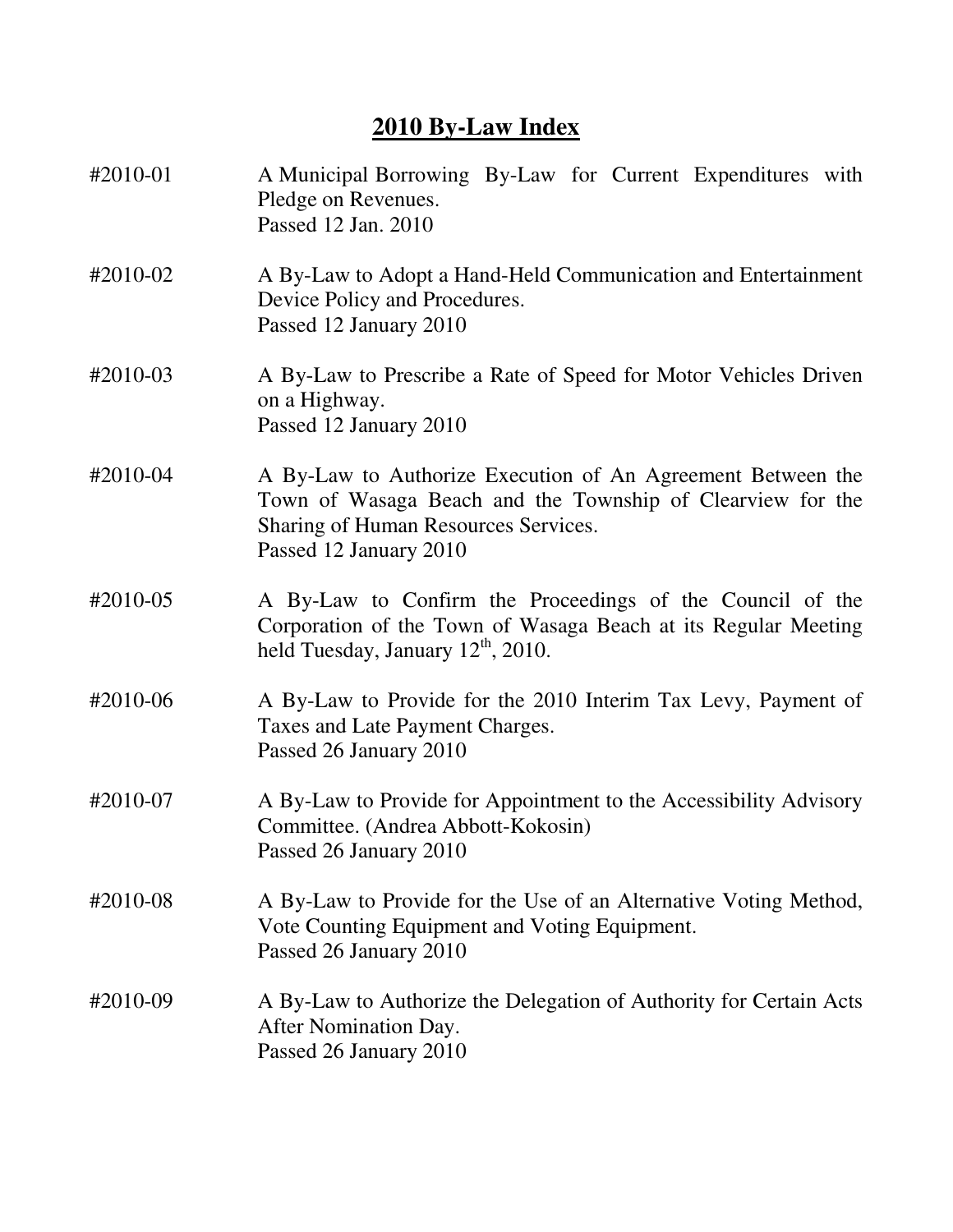Page 2 – 2010 By-Law Index

| #2010-10   | A By-Law to Adopt a Policy on the Use of Corporate Resources for<br>Election Purposes.<br>Passed 26 January 2010                                                                                                               |
|------------|--------------------------------------------------------------------------------------------------------------------------------------------------------------------------------------------------------------------------------|
| $#2010-11$ | A By-Law to Establish a Compliance Audit Committee.<br>Passed 26 January 2010                                                                                                                                                  |
| #2010-12   | A By-Law to Authorize the Mayor and Clerk to Execute Agreements<br>and Documents Regarding the Sale of Land.<br>(Meadowlark Blvd. 1' Reserves)<br>Passed 26 January 2010                                                       |
| #2010-13   | A By-Law to Amend By-Law No. 2007-22, as amended, Being a<br>By-Law to Implement a Wage Increase for Non-Union Employees.<br>Passed 26 January 2010                                                                            |
| #2010-14   | A By-Law to Authorize the Construction of Water and Sewer<br>Servicing on Certain Streets, and to Authorize financing of the Costs<br>of the said Capital Works. $(45^{th}$ Street South – between Knox &<br>Wilson Gate Road) |
| #2010-15   | A By-Law to Confirm the Proceedings of the Council of the<br>Corporation of the Town of Wasaga Beach at its Regular Meeting<br>held Tuesday, January 26, 2010.                                                                 |
| #2010-16   | A By-Law to Amend Town of Wasaga Beach Comprehensive<br>Zoning By-Law No. 2003-60, as Amended.<br>(Accessory Uses Building and Structures)<br>Passed 9 February 2010                                                           |
| #2010-17   | A By-Law to Amend Town of Wasaga Beach Comprehensive<br>Zoning By-Law No. 2003-60, as Amended.<br>(Parkbridge)<br>Passed 9 February 2010                                                                                       |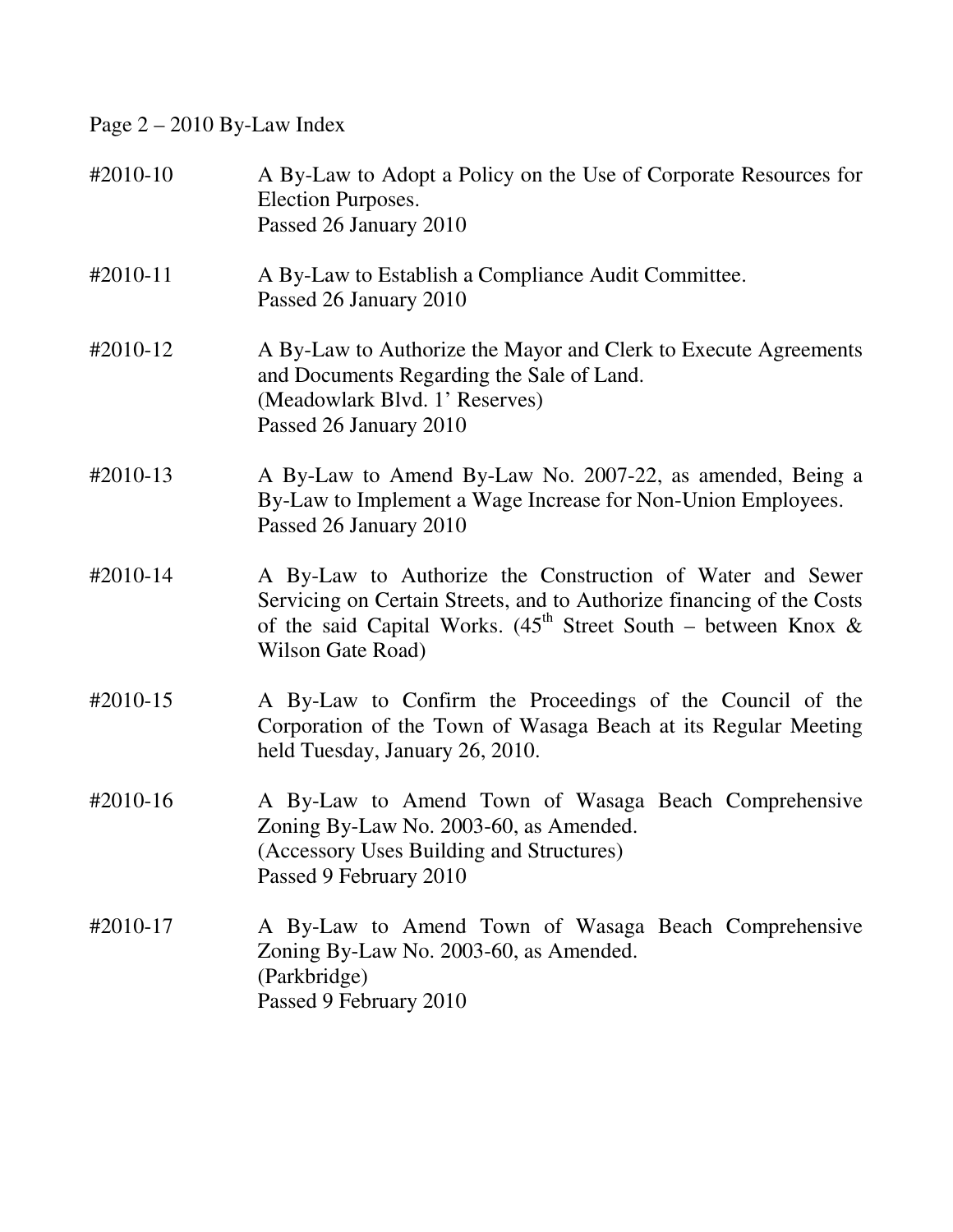Page 3 – 2010 By-Law Index

| #2010-18 | A By-Law to Provide for Appointment to the Committee of<br>Adjustment.<br>(Doug Vitali)<br>Passed 9 February 2010                                                                                                                                                                                    |
|----------|------------------------------------------------------------------------------------------------------------------------------------------------------------------------------------------------------------------------------------------------------------------------------------------------------|
| #2010-19 | A By-Law to Confirm the Proceedings of the Council of the<br>Corporation of the Town of Wasaga Beach at its Regular Meeting<br>held Tuesday, February 9, 2010.                                                                                                                                       |
| #2010-20 | A By-Law to Adopt the Estimates of All Sums Required for all<br>Municipal Purposes During the Year 2010.<br>(2010 Operating & Capital Budget)<br>Passed 9 March 2010                                                                                                                                 |
| #2010-21 | A By-Law to Authorize the Mayor and Clerk to Execute Agreements<br>and Documents Regarding the Purchase of Land<br>(Town p/f Christopher Bernier)<br>Passed 9 March 2010                                                                                                                             |
| #2010-22 | A By-Law to Authorize the Mayor and Clerk to Execute an<br>Amending Agreement between the Corporation of the Town of<br>Wasaga Beach and the Association of Municipalities of Ontario.<br>(Federal Gas Tax Revenues)<br>Passed 9 March 2010                                                          |
| #2010-23 | A By-Law to Authorize the Mayor and Clerk to Execute an<br>Agreement between the Corporation of the Town of Wasaga Beach<br>and Premier Election Solutions, Inc. for the Rental of Equipment,<br>Sale of Services and License of Software for the 2010 Municipal<br>Election.<br>Passed 9 March 2010 |
| #2010-24 | A By-Law to Authorize the Mayor and Clerk to Execute an<br>Agreement Between the Corporation of the Town of Wasaga Beach<br>and Comprint Systems Inc., (Datafix) for Municipal Voterview<br>Services for the 2010 Municipal Election.<br>Passed 9 March 2010                                         |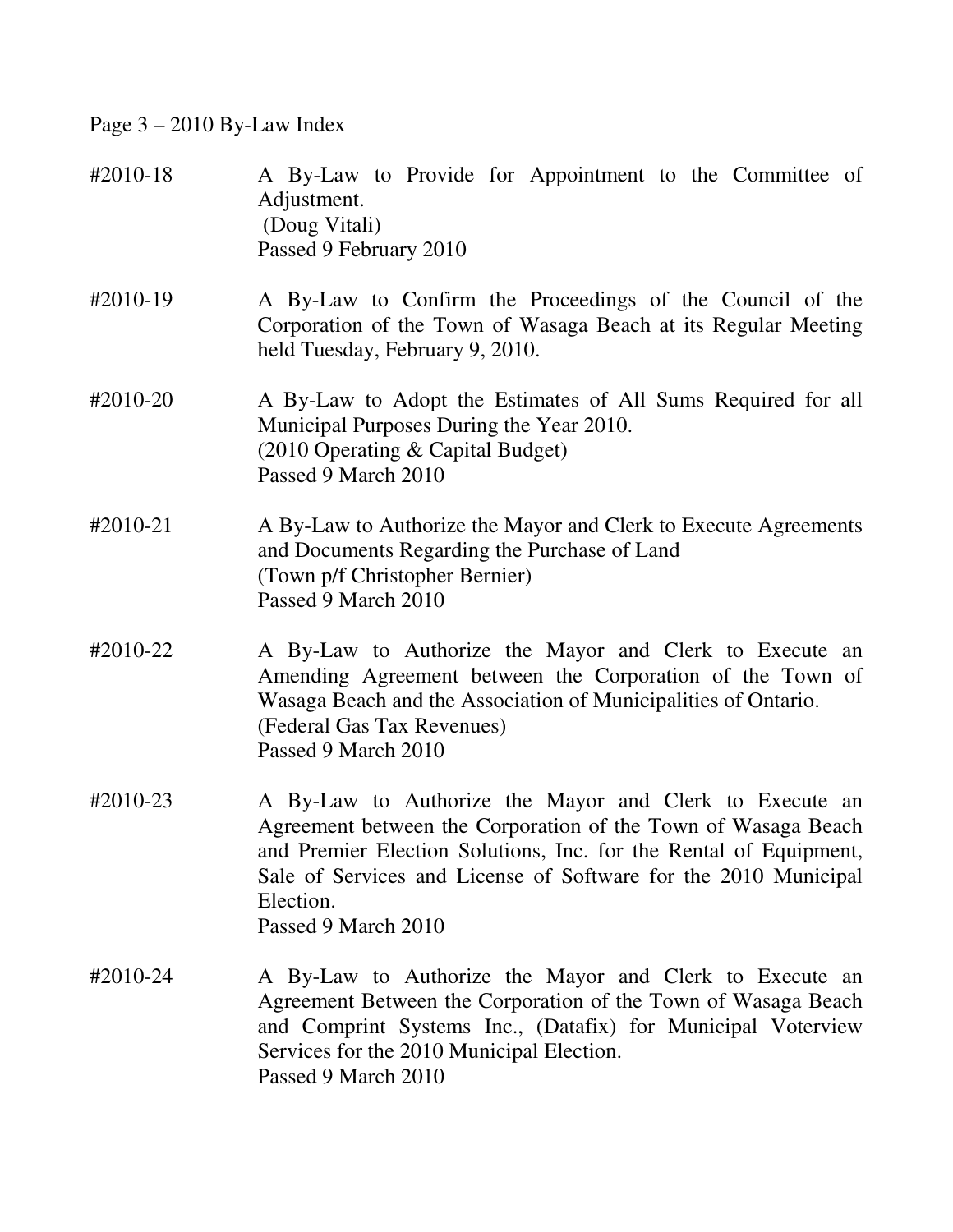Page 4 – 2010 By-Law Index

| #2010-25 | A By-Law to Confirm the Proceedings of the Council of the<br>Corporation of the Town of Wasaga Beach at its Regular Meeting<br>held Tuesday, March 9, 2010.                                                       |
|----------|-------------------------------------------------------------------------------------------------------------------------------------------------------------------------------------------------------------------|
| #2010-26 | A By-Law to Provide for Appointment to the Wasaga Beach Public<br>Library Board.<br>(Sandra Bailey, Rose Dunglinson, Ruth Dobson)<br>Passed 23 March 2010                                                         |
| #2010-27 | A By-Law to Amend By-Law #2009-23 Being a By-Law to<br>Regulate the Town of Wasaga Beach Water Works Utility and to<br>Consolidate the Water Works Utility Regulations.<br>Passed 23 March 2010                   |
| #2010-28 | A By-Law to Confirm the Proceedings of the Council of the<br>Corporation of the Town of Wasaga Beach at its Regular Meeting<br>held Tuesday, March 23, 2010.                                                      |
| #2010-29 | A By-Law to Authorize the Mayor and Clerk to Execute an<br>Agreement between the Corporation of the Town of Wasaga Beach<br>and Dr. Ann Novak for the Continuation of a Medical Practice.<br>Passed 13 April 2010 |
| #2010-30 | A By-Law to Establish a Purchasing Policy for the Procurement of<br>Goods and Services for the Town of Wasaga Beach.<br>Passed 13 April 2010                                                                      |
| #2010-31 | A By-Law to Amend Town of Wasaga Beach Comprehensive<br>Zoning By-Law No. 2003-60, as Amended, to Provide for a<br>Temporary Use (Stonebridge)<br>Passed 13 April 2010                                            |
| #2010-32 | A By-Law to Confirm the Proceedings of the Council of the<br>Corporation of the Town of Wasaga Beach at its Regular Meeting<br>held Tuesday, April 27, 2010.                                                      |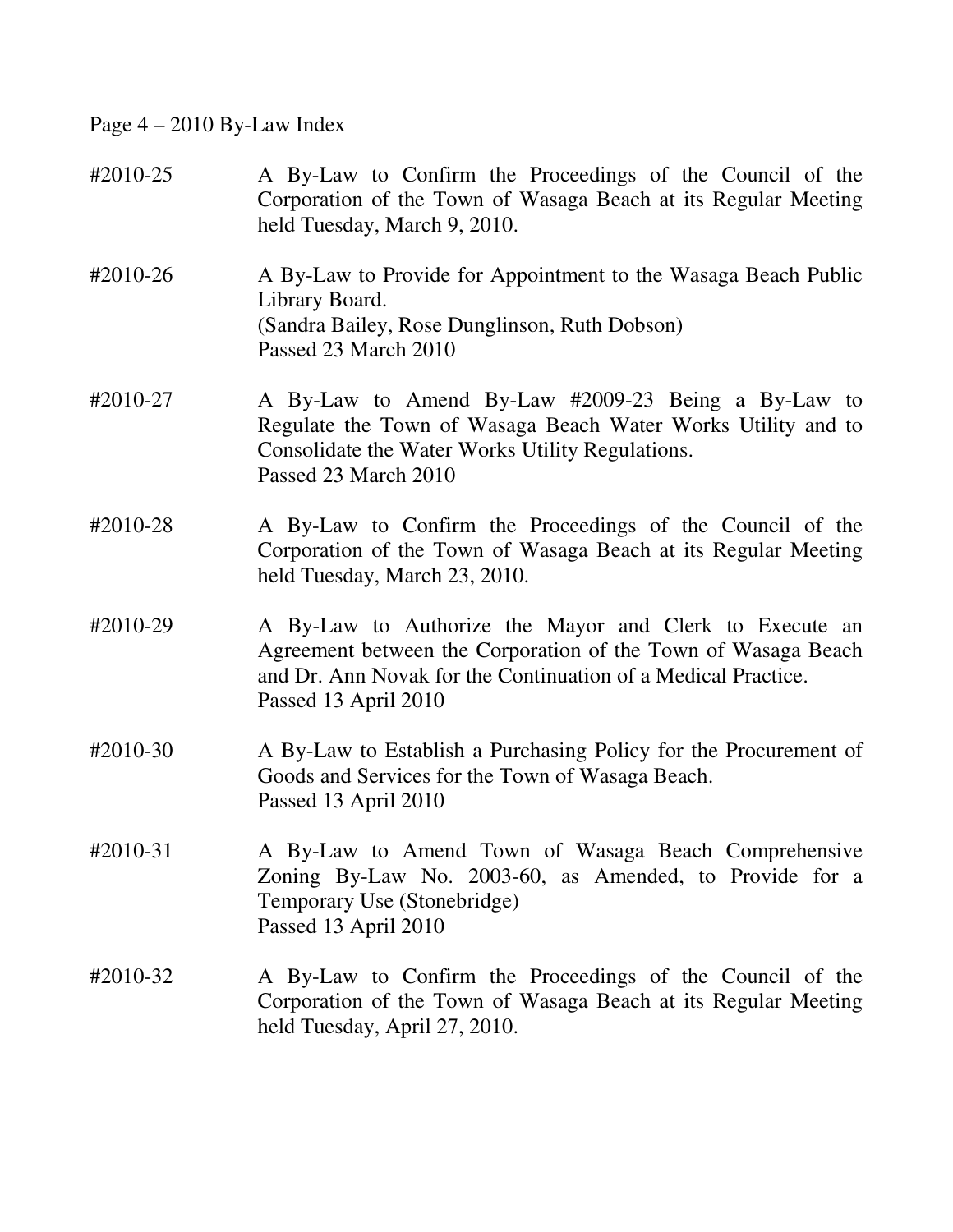## Page 5 – 2010 By-Law Index

| #2010-33 | A By-Law to Authorize the Mayor and Clerk to Execute an<br>Amending Agreement between The Corporation of the Town of<br>Wasaga Beach and her Majesty the Queen.<br>(COIP)<br>Passed 27 April 2010                                                                                                       |
|----------|---------------------------------------------------------------------------------------------------------------------------------------------------------------------------------------------------------------------------------------------------------------------------------------------------------|
| #2010-34 | A By-Law to Authorize the Mayor and Clerk to Execute an<br>Amending Contribution Agreement between The Corporation of the<br>Town of Wasaga Beach and Her majesty the Queen.<br>(Community Adjustment Fund)<br>Passed 27 April 2010                                                                     |
| #2010-35 | A By-Law to Authorize the Mayor and Clerk to Execute an<br>Agreement between the Corporation of the Town of Wasaga Beach<br>and Community Financial Inc. for the Operation and Maintenance of<br>an Automated Banking Machine at the Playland Parking Lot.<br>(Bill Barnes Jr.)<br>Passed 27 April 2010 |
| #2010-36 | A By-Law to Appoint a Lottery Licensing Officer and to Provide for<br>the Licensing of Lottery Schemes.<br>(Town Clerk)<br>Passed 27 April 2010                                                                                                                                                         |
| #2010-37 | A By-Law to Appoint a Municipal Law Enforcement Officer and<br>Property Standards Officer for The Town of Wasaga Beach<br>(Doug Vincent)<br>Passed 27 April 2010                                                                                                                                        |
| #2010-38 | A By-Law to Exempt Certain Lands from Part Lot Control Pursuant<br>to Section 50(7) of The Planning Act, in respect of Lands described<br>as Part of Block 2, Registered Plan 51M-923 in the Town of Wasaga<br>Beach, County of Simcoe.<br>(Hamount – Stonebridge)<br>Passed 27 April 2010              |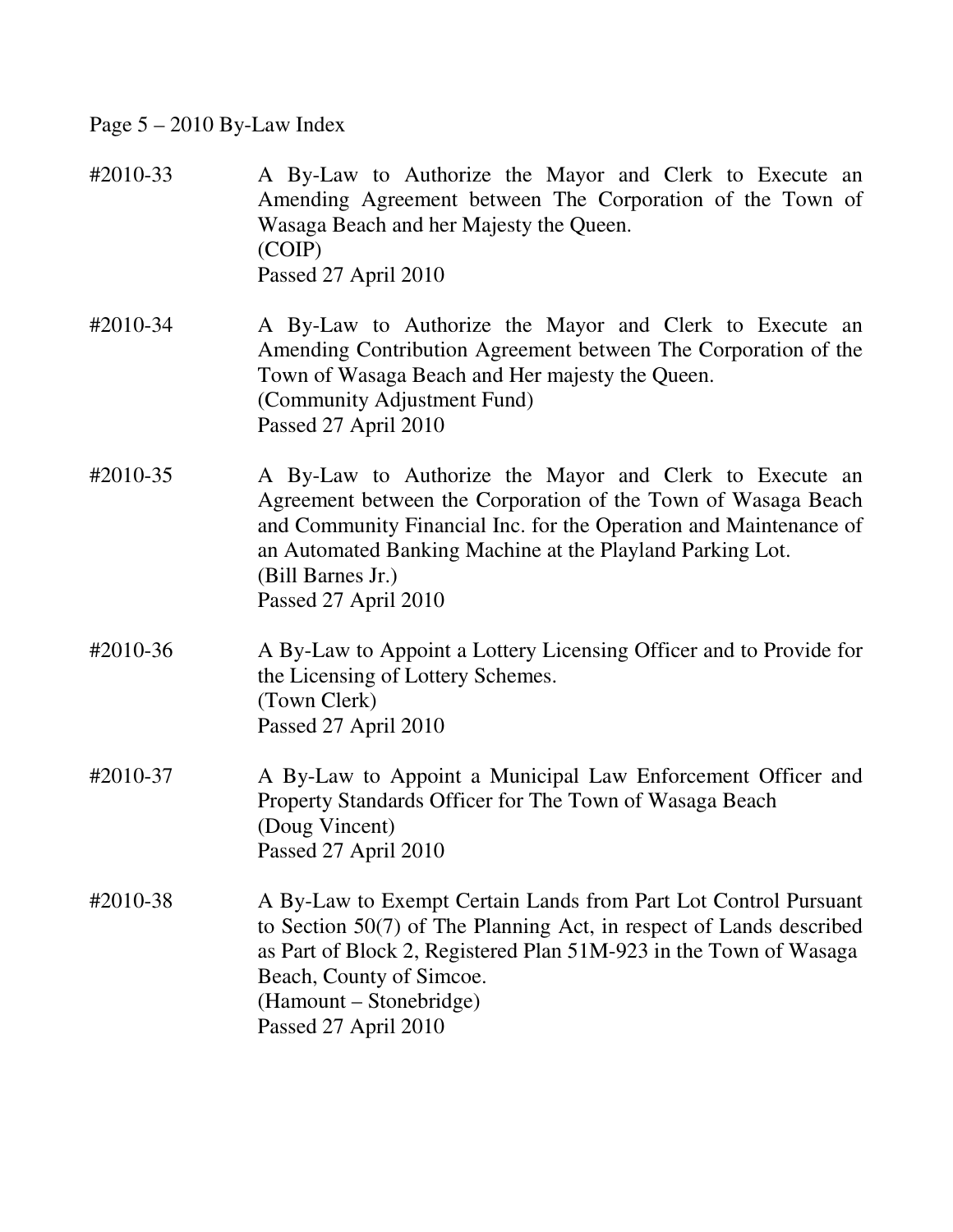Page  $6 - 2010$  By-Law Index

- #2010-39 A By-Law to Confirm the Proceedings of the Council of The Corporation of the Town of Wasaga Beach at its Regular Meeting held Tuesday, April 27, 2010.
- #2010-40 A By-Law to Authorize the Mayor and Clerk to Execute an Agreement between the Corporation of the Town of Wasaga Beach and the Ontario Clean Water Agency. Passed 11 May 2010
- #2010-41 A By-Law to Adopt an Annual Accessibility Plan. Passed 11 May 2010
- #2010-42 A By-Law to Authorize the Mayor and Clerk to Execute an Agreement between the Corporation of the Town of Wasaga Beach and Beach Booster Streetscapes Ltd. to Provide Transit Bus Seating at Various Locations within Town. (Joe Bickerstaff) Passed 11 May 2010
- #2010-43 A By-Law to Appoint Municipal Law Enforcement Officers for the Town of Wasaga Beach. (Michael Koloziejczyk, Erin Tjart, Albert Chapple, Patrick White, Keir Szumlanski, Mike Franssen, David Listro, Darren East) Passed 11 May 2010
- #2010-44 A By-Law to Amend Town of Wasaga Beach Comprehensive Zoning By-Law No. 2003-60, as Amended. (Parkbridge Phase 6) Passed 11 May 2010
- #2010-45 A By-Law to Amend Town of Wasaga Beach Comprehensive Zoning By-Law No. 2003-60, as Amended. (Pastuszka 184 32 $^{nd}$  St. S. B&B) Passed 11 May 2010
- #2010-46 A By-Law to Authorize a Temporary Use. (Free Spirit Tours – Sunset Court) Passed 11 May 2010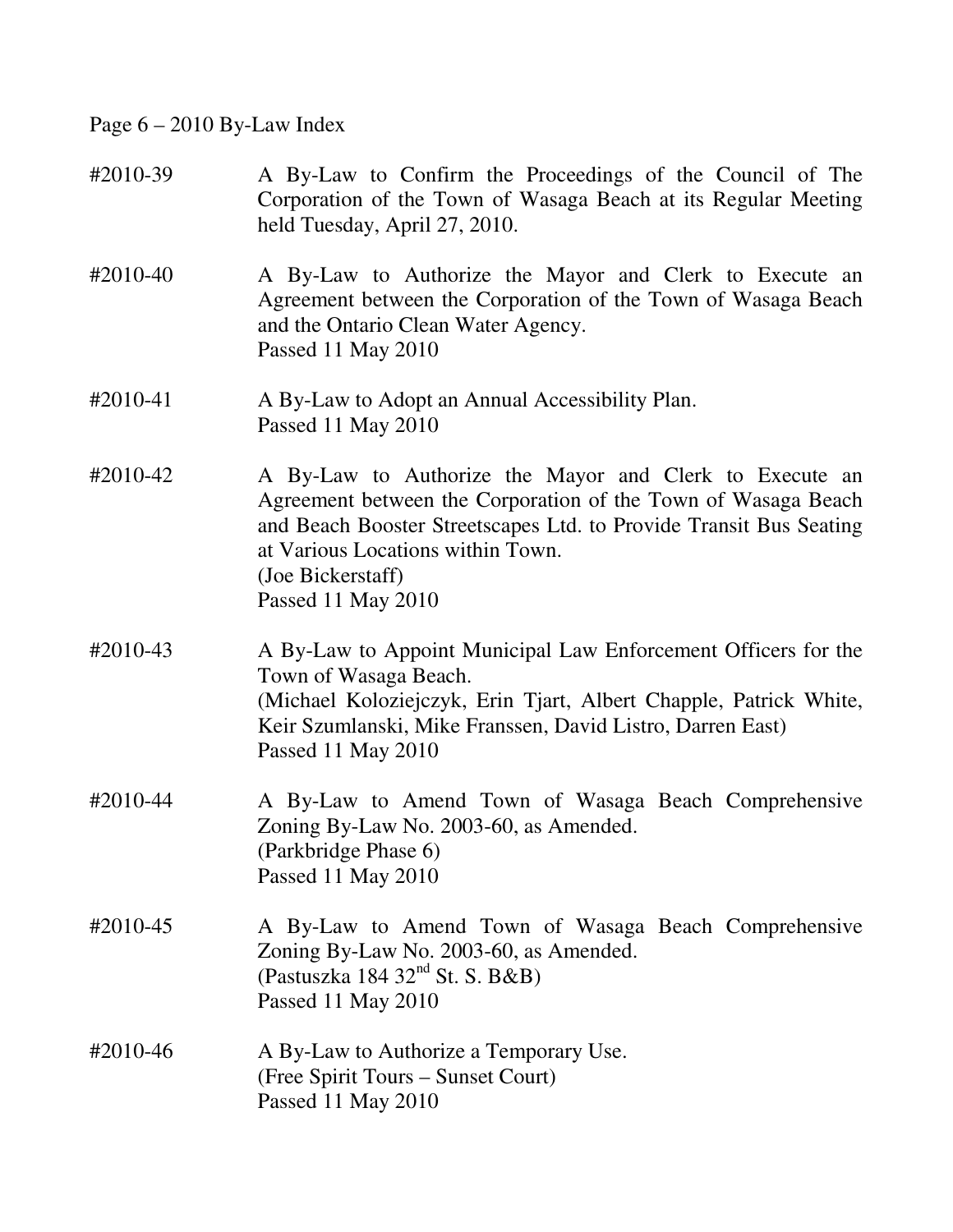## Page 7 – 2010 By-Law Index

| #2010-47 | A By-Law to Authorize the Mayor and the Clerk to Execute an<br>Agreement between the Corporation of the Town of Wasaga Beach<br>and Wasaga Surf and Paddle for the Provision of Two Sea Trailers<br>for the Storage of Equipment.<br>(H. Haiduk & R. Bowering – Beach Drive & Third Street)<br>Passed 11 May 2010 |
|----------|-------------------------------------------------------------------------------------------------------------------------------------------------------------------------------------------------------------------------------------------------------------------------------------------------------------------|
| #2010-48 | A By-Law to Authorize the Extension of Agreements for the Use of<br>and Operation of Certain Lands as part of the Playland Parking Lot.<br>Passed 11 May 2010                                                                                                                                                     |
| #2010-49 | A By-Law to Confirm the Proceedings of the Council of the<br>Corporation of the Town of Wasaga Beach at its Regular Meeting<br>held Tuesday, May 11, 2010.                                                                                                                                                        |
| #2010-50 | A By-Law to Authorize the Mayor and Clerk to Execute an<br>Agreement between the Corporation of the Town of Wasaga Beach<br>and Simcoe Realty Enterprises Inc. for the Purchase and Operation<br>of Garbage and Recycling Bins<br>(Roger Beaubien)<br>Passed 25 May 2010                                          |
| #2010-51 | A By-Law to Authorize an Encroachment Agreement.<br>(Sofie Faria – 4 Jack Avenue, Wasaga Beach)<br>Passed 25 May 2010                                                                                                                                                                                             |
| #2010-52 | A By-Law to Authorize Loans for Private Water and/or Sewer<br><b>Connection Costs.</b><br>Passed 25 May 2010                                                                                                                                                                                                      |
| #2010-53 | A By-Law to Authorize the Construction of Water and Sewer<br>Servicing and to Authorize Financing of the Costs of the said Capital<br>Works.<br>$(57th Street & Short Lane)$<br>Passed 25 May 2010                                                                                                                |
|          |                                                                                                                                                                                                                                                                                                                   |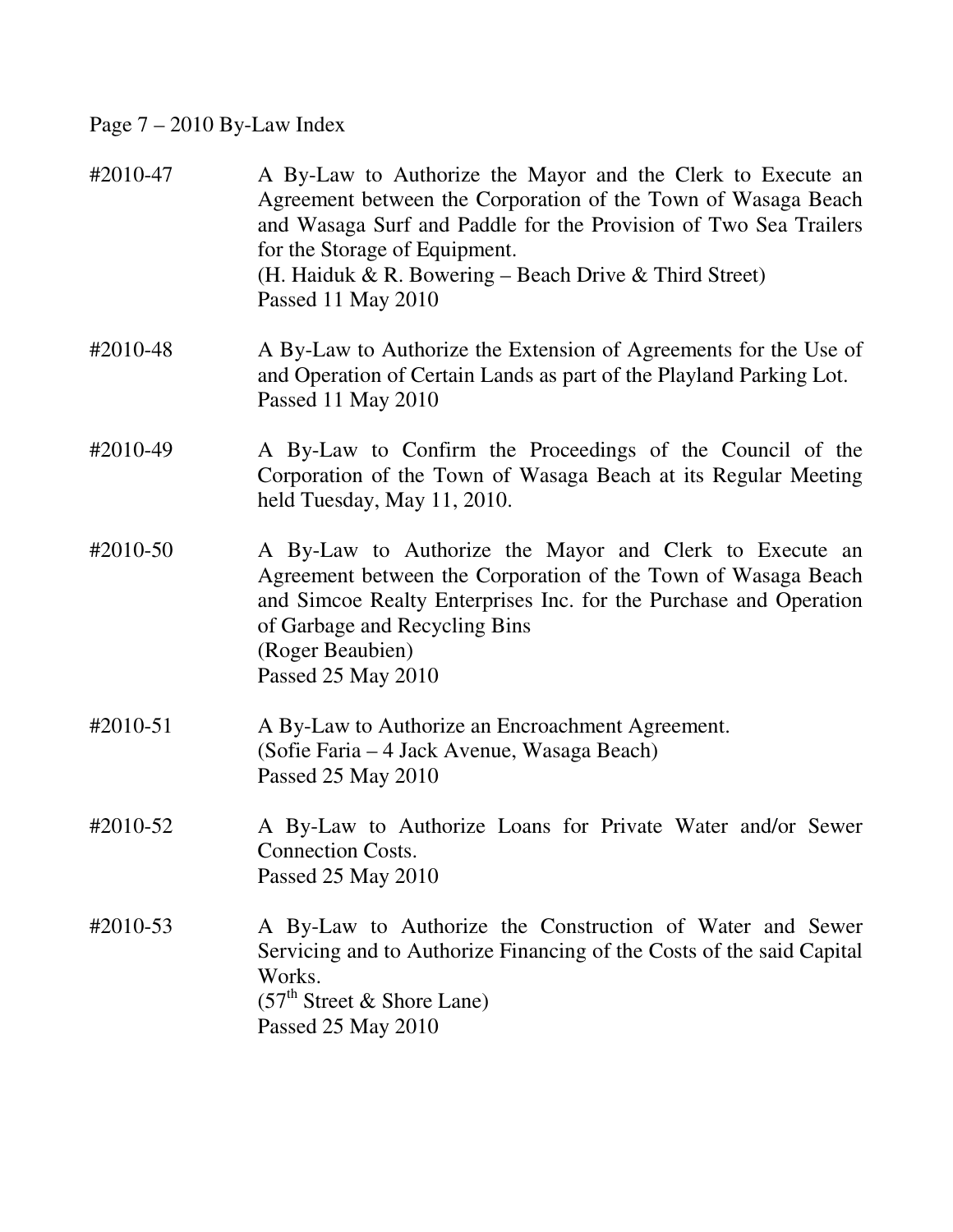## Page 8 – 2010 By-Law Index

| #2010-54 | A By-Law to Amend Town of Wasaga Beach Comprehensive<br>Zoning By-Law No. 2003-60, as Amended.<br>(Patricia Ross – 27 Nottawa Road)<br>Passed 25 May 2010                                                             |
|----------|-----------------------------------------------------------------------------------------------------------------------------------------------------------------------------------------------------------------------|
| #2010-55 | A By-Law to Confirm the Proceedings of the Council of The<br>Corporation of the Town of Wasaga Beach at its Regular Meeting<br>held Tuesday, May 25, 2010.                                                            |
| #2010-56 | A By-Law to Set the 2010 Tax Rates, and to Levy Taxes for the<br>Year 2010.<br>Passed June 8, 2010                                                                                                                    |
| #2010-57 | A By-Law to Amend Town of Wasaga Beach Comprehensive<br>Zoning By-Law No. 2003-60, As Amended<br>(Hamount – Stage 2)<br>Passed June 8, 2010                                                                           |
| #2010-58 | A By-Law to Confirm the Proceedings of the Council of the<br>Corporation of the Town of Wasaga Beach at its Regular Meeting<br>held Tuesday, June 8, 2010.                                                            |
| #2010-59 | A By-Law to Authorize the Mayor and Clerk to Execute a<br>Memorandum of Understanding Between the Corporation of the<br>Town of Wasaga Beach and The Corporation of the County of<br>Simcoe.<br>Passed June 22, 2010. |
| #2010-60 | A By-Law to Establish Advance Voting for the 2010 Municipal<br>Election.<br>Passed June 22, 2010                                                                                                                      |
| #2010-61 | A By-Law to Adopt Terms of Reference for the Compliance Audit<br>Committee.<br>Passed June 22, 1010                                                                                                                   |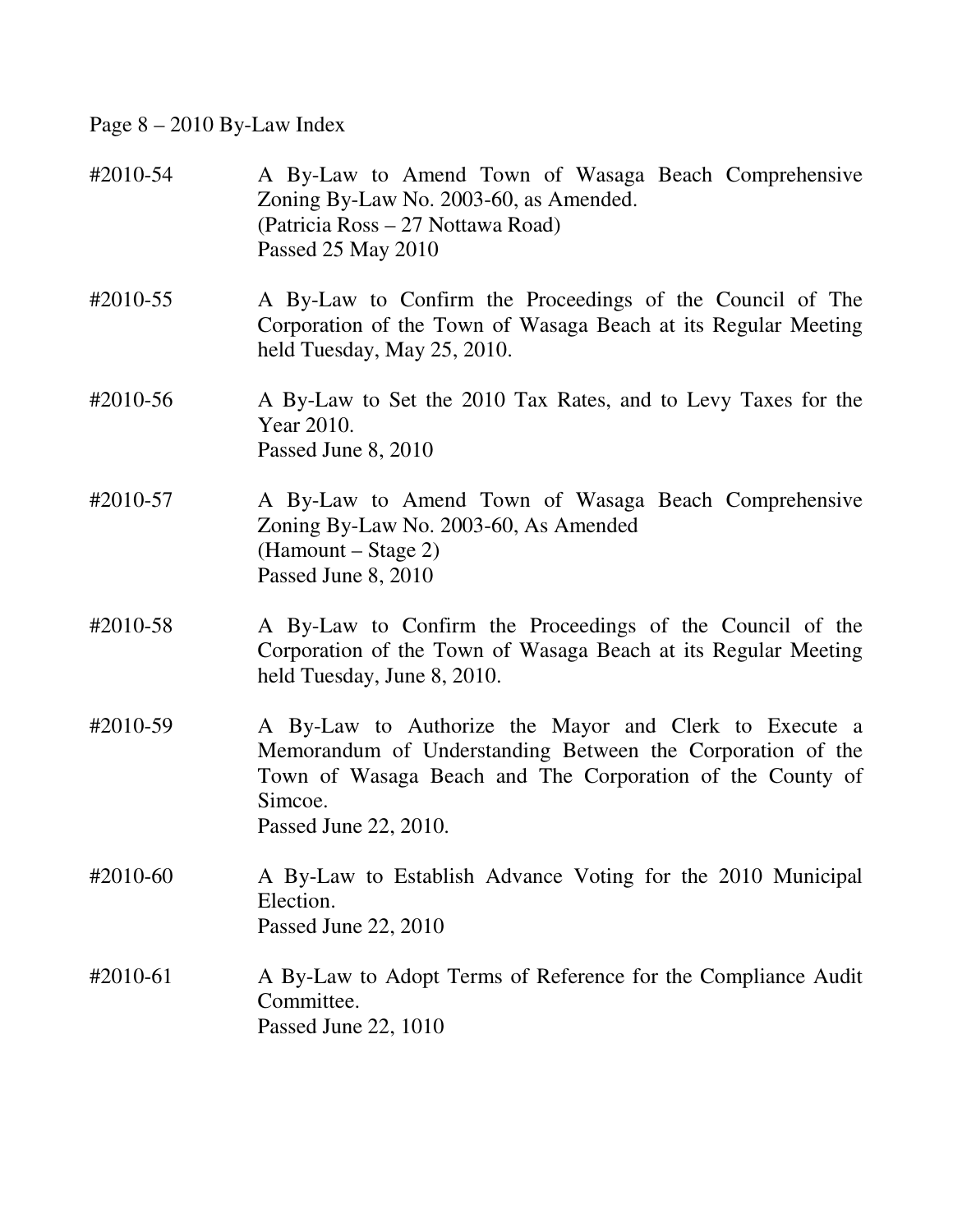Pg. 9 – 2010 By-Law Index.

#2010-62 A By-Law to Regulate the Town of Wasaga Beach Waste Water Utility, and to Repeal Previous Waste Water Utility Regulating By-Laws. Passed June 22, 2010 #2010-63 A By-Law to Amend Town of Wasaga Beach Comprehensive Zoning By-Law No. 2003-60, as Amended. (640 Oxbow Park Drive) Passed June 22, 2010 #2010-64 A By-Law to Confirm the Proceedings of the Council of the Corporation of the Town of Wasaga Beach at its Regular Meeting held Tuesday, June 22, 2010. #2010-65 A By-Law to Amend Town of Wasaga Beach Comprehensive Zoning By-Law No. 2003-60, as Amended. (Aqua Luxury Beach residences – Lift H) Passed 27 July 2010 #2010-66 A By-Law to Amend Town of Wasaga Beach Comprehensive Zoning By-Law No. 2003-60, as Amended. (Beach House Builders Limited Baywood Homes –  $30<sup>th</sup>$  St. N. & Shore Lane) Passed 27 July 2010 #2010-67 A By-Law to establish the Heritage Advisory Committee for the Corporation of the Town of Wasaga Beach. Passed 27 July 2010 #2010-68 A By-Law to Adopt Terms of Reference for the Town of Wasaga Beach Accessibility Advisory Committee. Passed 27 July 2010 #2010-69 A By-Law to Authorize Execution of a Lease Agreement between the Town of Wasaga Beach and 1126744 Ontario Inc. (Town Parking Lots = Spruce, Beach Drive, Pedestrian Mall, Dome – Nick Vidinovski) Passed 27 July 2010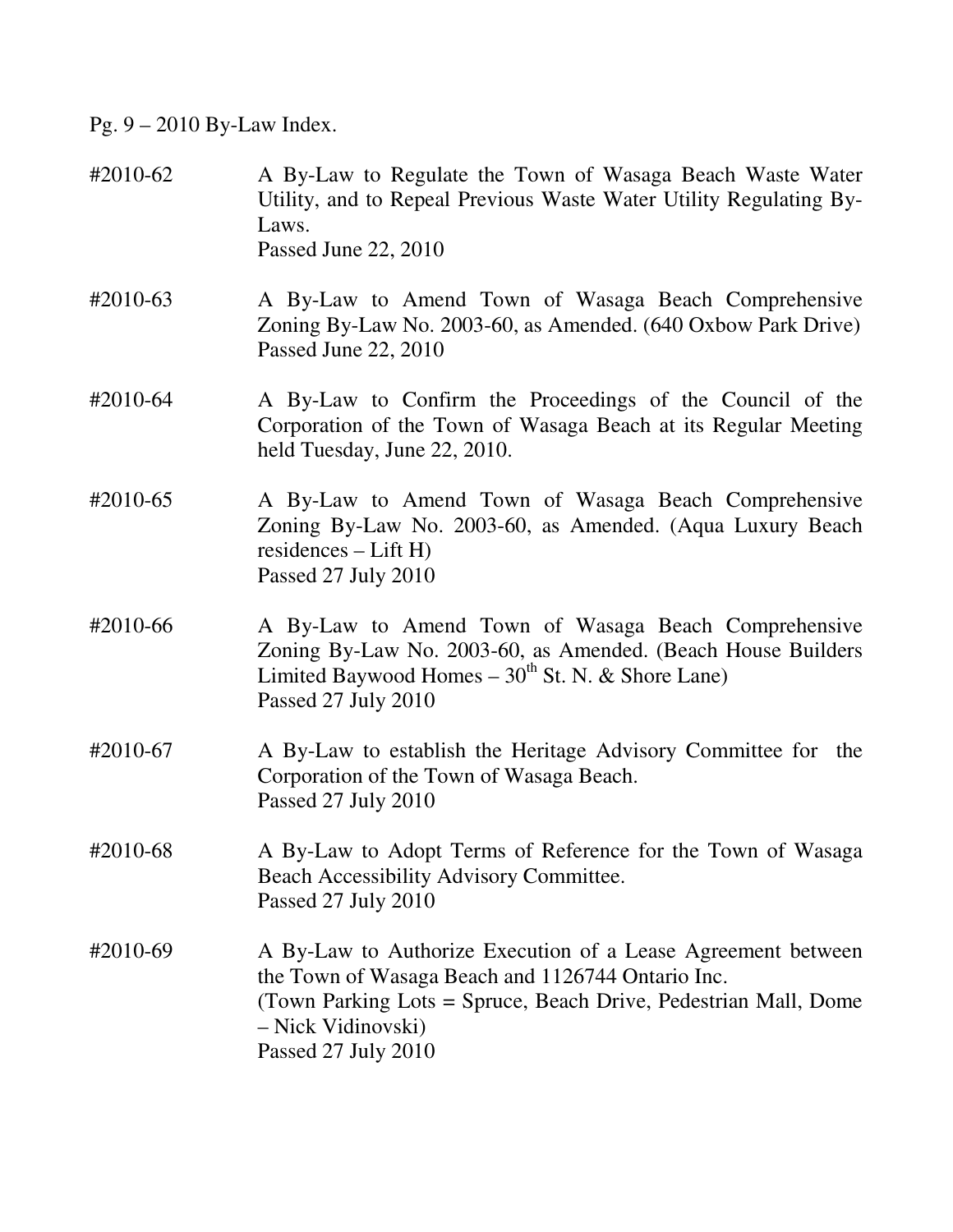Pg. 10 – 2010 By-Law Index

| #2010-70 | A By-Law to Appoint an Acting Director of Public Works and<br>Drainage Superintendent for the Town of Wasaga Beach.<br>(Kevin Lalonde)<br>Passed 27 July 2010                                                                                    |
|----------|--------------------------------------------------------------------------------------------------------------------------------------------------------------------------------------------------------------------------------------------------|
| #2010-71 | A By-Law to Amend Town of Wasaga Beach Comprehensive<br>Zoning By-Law No. 2003-60, As Amended.<br>(Pat Angelo, Leslie St. Lift H)<br>Passed 27 July 2010                                                                                         |
| #2010-72 | A By-Law to Amend Town of Wasaga Beach Comprehensive<br>Zoning By-Law No. 2003-60, As Amended.<br>(Non confirming Use – 1034 Mosley St.)<br>Passed 27 July 2010                                                                                  |
| #2010-73 | A By-Law to Amend Town of Wasaga Beach Comprehensive<br>Zoning By-Law No. 2003-60, As Amended.<br>(Breadner Bed & Breakfast – 72 Woodland Dr.)<br>Passed 27 July 2010                                                                            |
| #2010-74 | A By-Law to Deem Parts of Plan 1061, Town of Wasaga Beach, Not<br>To Be A Registered Plan of Subdivision.<br>(Boldireff $-55.50^{\text{th}}$ St. S.)<br>Passed 27 July 2010                                                                      |
| #2010-75 | A By-Law to Assume Certain Streets and the Associated Services in<br>the Town of Wasaga Beach for Wesley Avenue Subdivision<br>Registered Plan 51M-851.<br>(Wesley Ave – Lot 5 to 29; Christy Drive – Lots 1-4 and 30-34)<br>Passed 27 July 2010 |
| #2010-76 | A By-Law to Adopt Official Plan Amendment No. 23 to The<br>Official Plan of the Town of Wasaga Beach<br>$(5 \text{ year review} - \text{OP update})$<br>Passed 27 July 2010                                                                      |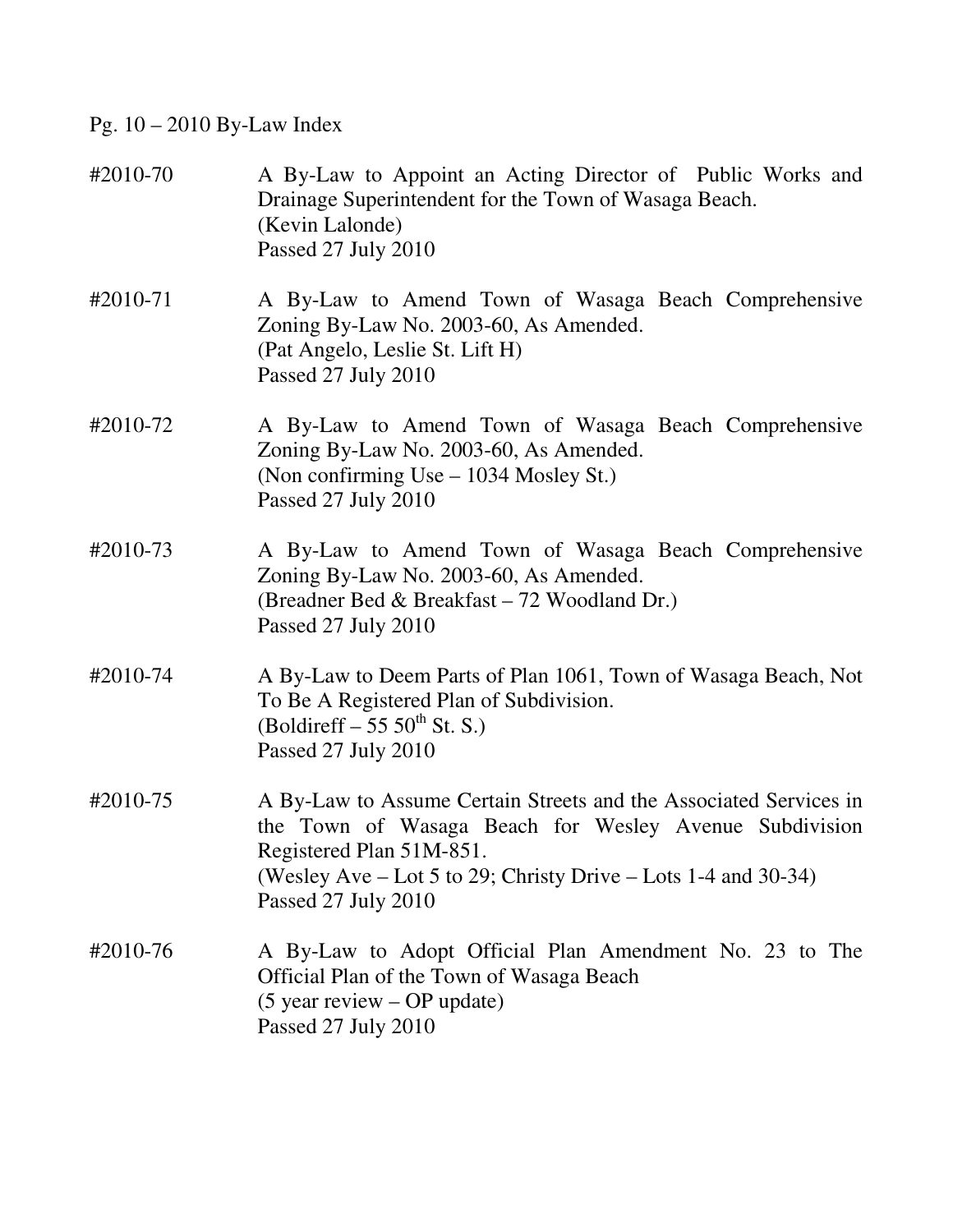Pg. 11 – 2010 By-Law Index

| #2010-77 | A By-Law to Confirm the Proceedings of The Council of the<br>Corporation of the Town of Wasaga Beach at its Regular Meeting<br>held Tuesday, July 27, 2010.                                                                                                                                     |
|----------|-------------------------------------------------------------------------------------------------------------------------------------------------------------------------------------------------------------------------------------------------------------------------------------------------|
| #2010-78 | A By-Law to Appoint a Municipal Auditor for the Town of Wasaga<br>Beach. (Gaviller & Company)<br>Passed 31 August 2010                                                                                                                                                                          |
| #2010-79 | A By-Law to Provide for Appointment to the Healthy Community<br>Network Committee (Krista Young, Nicole Esch, Peter Preager)<br>Passed 31 August 2010                                                                                                                                           |
| #2010-80 | A By-Law to Authorize the Mayor and Clerk to Execute an<br>Amending Agreement between The Corporation of the Town of<br>Wasaga Beach and Simcoe Realty Enterprises Inc. for the Purchase<br>and Operation of Garbage and Recycling Bins. (Roger Beaubien –<br>85 bins)<br>Passed 31 August 2010 |
| #2010-81 | A By-Law to Amend By-Law No. 2010-60, Being a By-Law to<br>Establish Advance Voting for the 2010 Municipal Election<br>Passed 31 August 2010                                                                                                                                                    |
| #2010-82 | A By-Law to Provide for Rules and Regulations for the Care and<br>Control of Cemeteries owned by the Town of Wasaga Beach<br>Passed 31 August 2010                                                                                                                                              |
| #2010-83 | A By-Law to Authorize the Mayor and Clerk to Execute an<br>Agreement for the Use of and Operation of Certain Lands as part of<br>the Playland Parking Lot (Tom Regina)<br>Passed 31 August 2010                                                                                                 |
| #2010-84 | A By-Law to Authorize the Mayor and Clerk to Execute an<br>Agreement between The Corporation of the Town of Wasaga Beach<br>and Georgian Coach Lines Inc. for Lease of Transit Bus<br>Passed 31 August 2010                                                                                     |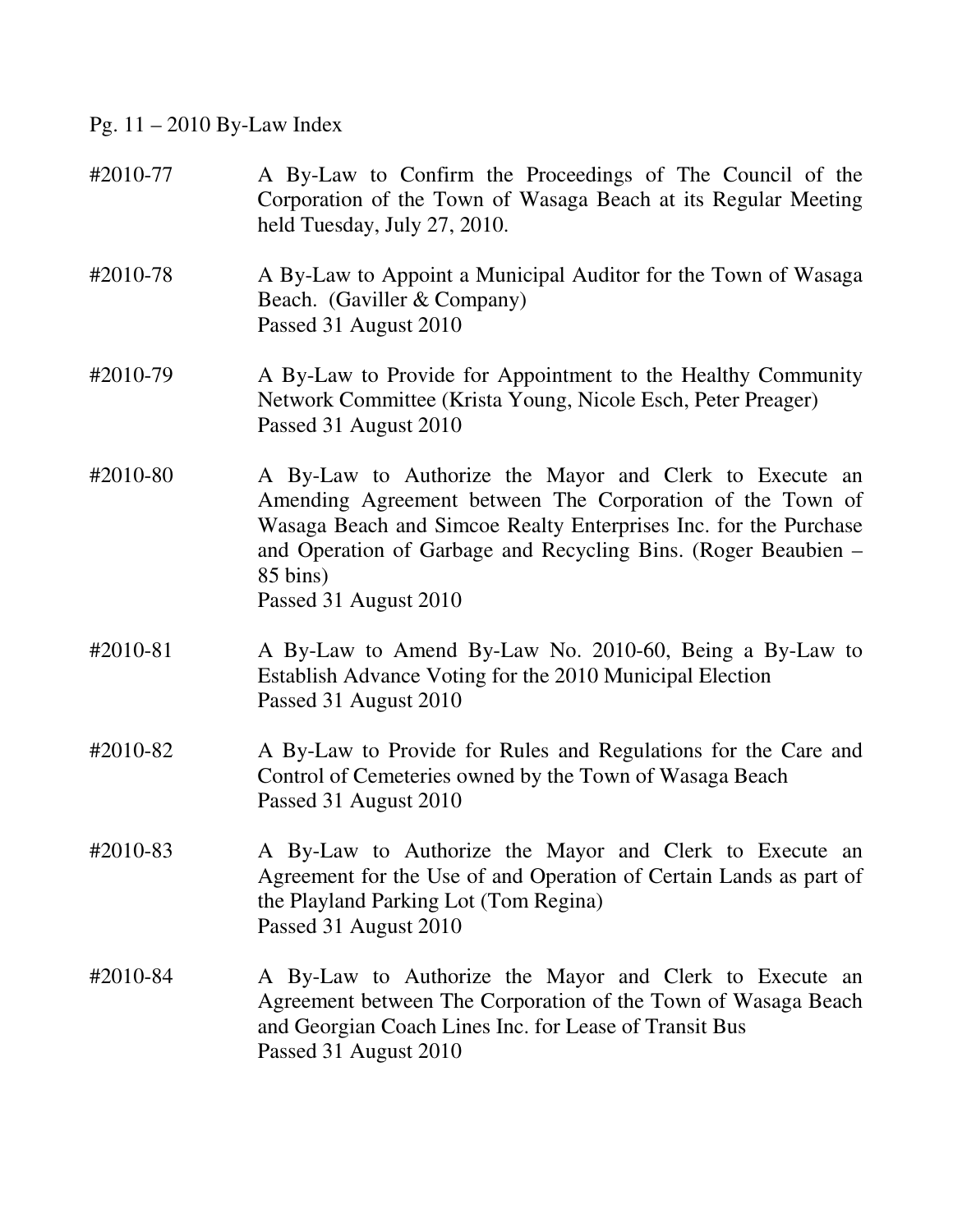Pg. 12 – 2010 By-Law Index

| #2010-85 | A By-Law to Confirm the Proceedings of The Council of the<br>Corporation of the Town of Wasaga Beach at its Regular Meeting<br>held Tuesday, August 31, 2010.                     |
|----------|-----------------------------------------------------------------------------------------------------------------------------------------------------------------------------------|
| #2010-86 | A By-Law to Authorize Execution of an Agreement between The<br>Town of Wasaga Beach and the Township of Clearview.<br>(Wastewater Treatment Capacity)<br>Passed 14 September 2010 |
| #2010-87 | A By-Law to Provide for the Appointment of Members to The<br>Compliance Audit Committee.<br>(Sylvia Bray, Bryan Stephenson, Duncan Newman)<br>Passed 14 September 2010            |
| #2010-88 | A By-Law to Amend Town of Wasaga Beach Comprehensive<br>Zoning By-Law 2003-60, As Amended.<br>(New England Village)<br>Passed 14 September 2010                                   |
| #2010-89 | A By-Law to Confirm the Proceedings of The Council of the<br>Corporation of the Town of Wasaga Beach at its Regular Meeting<br>held Tuesday, September 14, 2010.                  |
| #2010-90 | A By-Law to Confirm the Proceedings of The Council of the<br>Corporation of the Town of Wasaga Beach at its Special Meeting<br>held Tuesday, September 21, 2010.                  |
| #2010-91 | A By-Law to Amend Town of Wasaga Beach Comprehensive<br>Zoning By-Law No. 2003-60, as Amended.<br>(Parkbridge – Phase 6)<br>Passed 28 September 2010                              |
| #2010-92 | A By-Law to Amend Town of Wasaga Beach Comprehensive<br>Zoning By-Law No. 2003-60, as Amended.<br>(Hamount – Lift H)<br>Passed 28 September 2010                                  |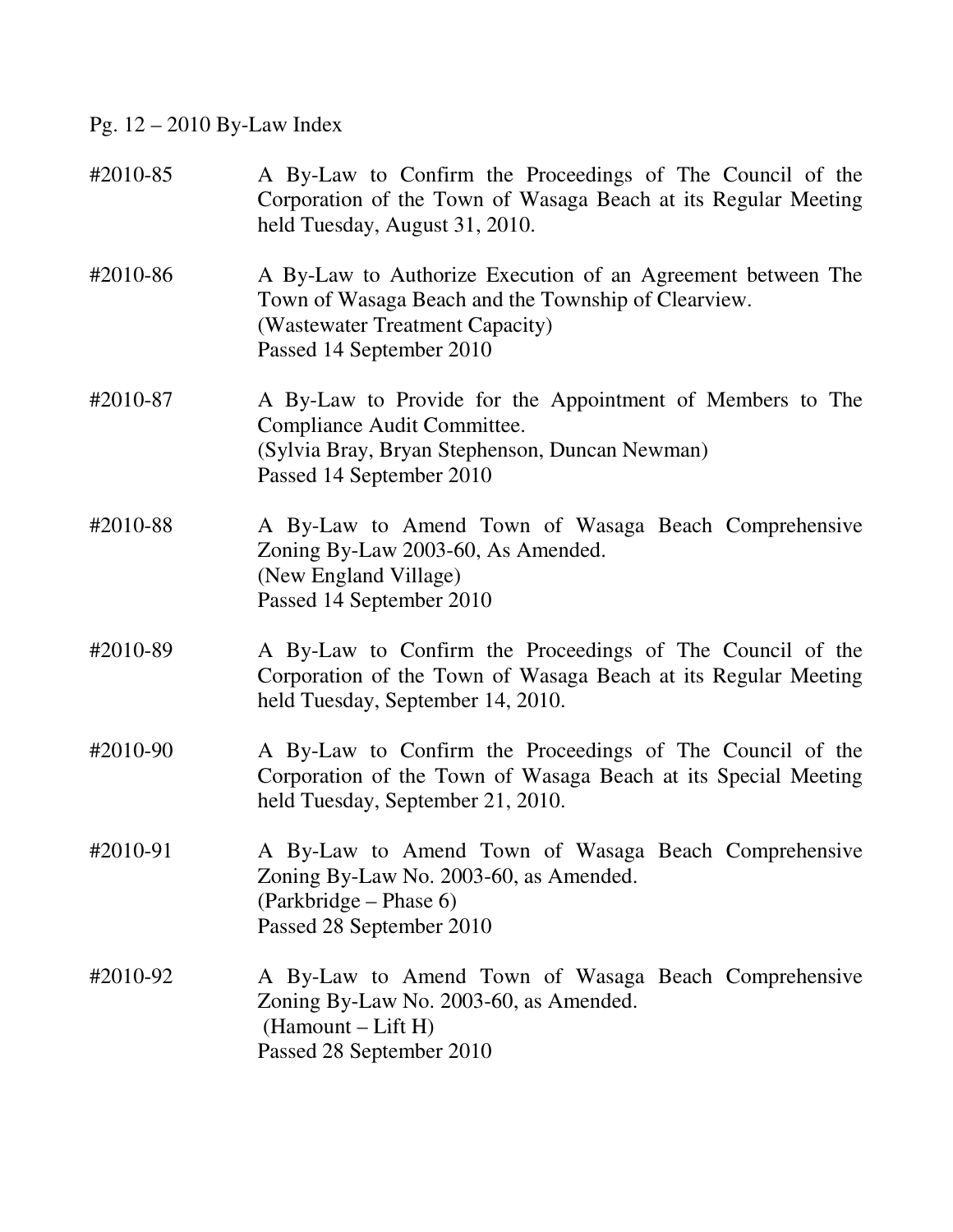Pg. 13 – 2010 By-Law Index

- #2010-93 A By-Law to Amend Schedule 'A' of By-Law #2008-54, being a By-Law to Establish a Casual Wage Grid. Passed 28 September 2010
- #2010-94 A By-Law to Amend Schedule 'A' to By-Law No. 2007-22, as Amended to Implement the Results of the Job Evaluation/Pay Equity Study. Passed 28 September 2010
- #2010-95 A By-Law to Confirm the Proceedings of the Council of the Corporation of the Town of Wasaga Beach at its Regular Meeting held Tuesday, September 28, 2010.
- #2010-96 A By-Law to Amend Schedule "A" to By-Law No. 2007-22, as Amended, to Implement the Results of the Job Evaluation/Pay Equity Study. Passed 12 October 2010
- #2010-97 A By-Law to Exempt Certain Lands from Part Lot Control Pursuant to Section 50(7) of the Planning Act, in Respect to Lands Described as Part of Block 2 of Registered Plan 51M-923 in the Town of Wasaga Beach, County of Simcoe. (Hamount Stage 2, Block 2; Savannah Crescent & Anglers Gate) Passed 12 October 2010
- #2010-98 A By-Law to Amend Town of Wasaga Beach Comprehensive Zoning By-Law No. 2003-60, as Amended, with respect to Part of Lot 11, Concession 15, Town of Wasaga Beach, County of Simcoe. (Country Meadows – Phase 2B – Park Place) Passed 12 October 2010
- #2010-99 A By-Law to Authorize Execution of a Memorandum of Understanding with Human Resources Social Development Canada – Service Canada for Use of an Office for an Outreach Program Passed 12 October 2010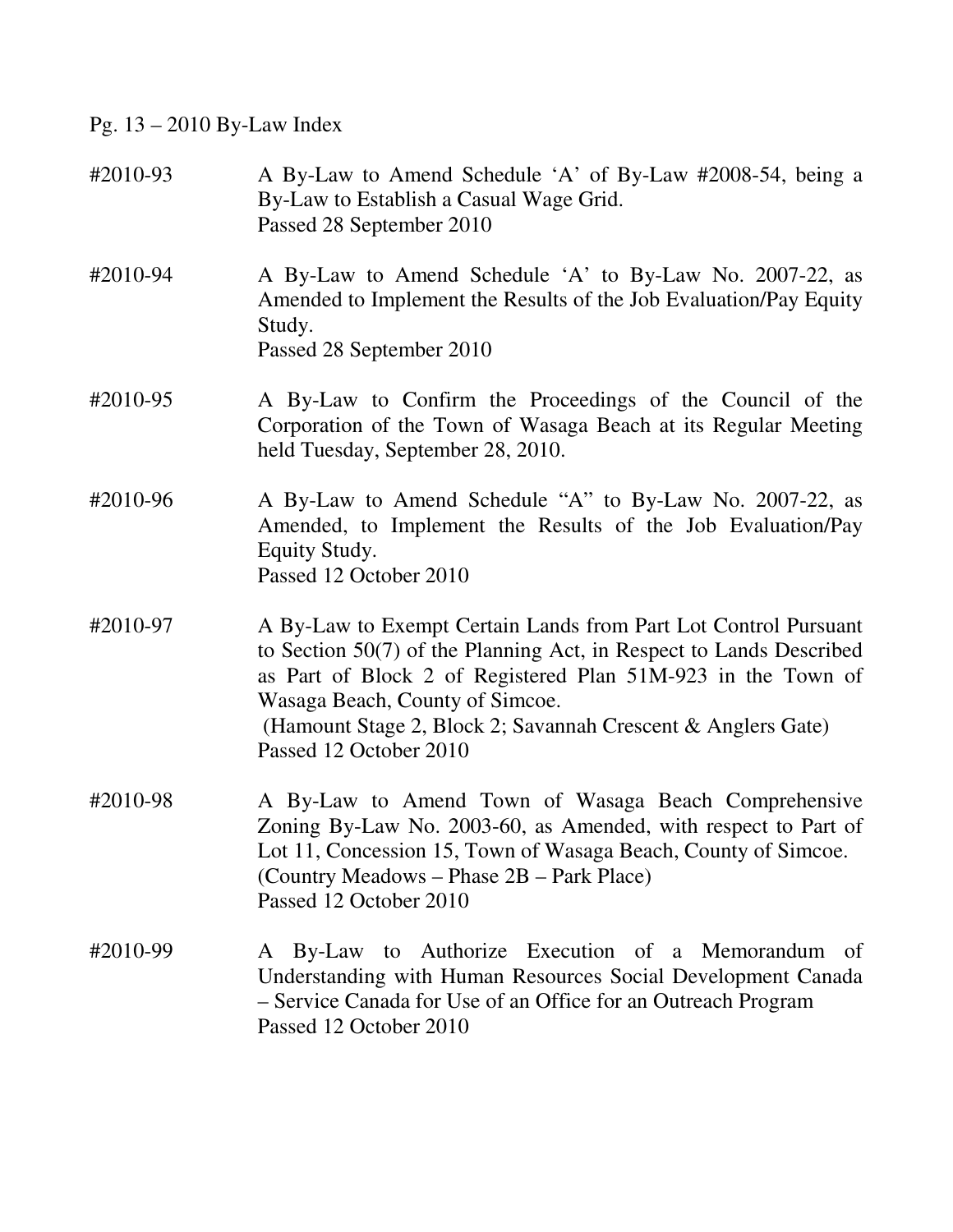# Pg. 14 – 2010 By-Law Index

| #2010-100 | A By-Law to Authorize the Mayor and Clerk to Execute an<br>Agreement between the Corporation of the Town of Wasaga Beach<br>and Tom Hancock and the Croll Family.<br>Passed 12 October 2010                                                                                                           |
|-----------|-------------------------------------------------------------------------------------------------------------------------------------------------------------------------------------------------------------------------------------------------------------------------------------------------------|
| #2010-101 | A By-Law to Appoint the Board of Directors of Geosands Inc., and<br>Its Subsidiaries, Wasaga Distribution Inc., Wasaga Resource Service<br>Inc., and Wasaga Genco Inc., and to extend the Terms of the said<br>Boards of Directors to November 30, 2011.<br>(Peter Praeger)<br>Passed 12 October 2010 |
| #2010-102 | A By-Law to Confirm the Proceedings of the Council of the<br>Corporation of the Town of Wasaga Beach at its Regular Meeting<br>held Tuesday, October 12, 2010.                                                                                                                                        |
| #2010-103 | A By-Law to Appoint the Board of Directors of Geosands Inc., and<br>Its Subsidiaries, Wasaga Distribution Inc., Wasaga Resource Service<br>Inc., and Wasaga Genco Inc., and to extend the Terms of the said<br>Boards of Directors to November 30, 2011.<br>(Peter Praeger)<br>Passed 9 Nov. 2010     |
| #2010-104 | A By-Law to Amend Town of Wasaga Beach Comprehensive<br>Zoning By-Law No. 2003-60, as Amended.<br>(Golfview Estates Plan of Subdivision – Golf Course Road)<br>Passed 9 Nov. 2010                                                                                                                     |
| #2010-105 | A By-Law to Amend Town of Wasaga Beach Comprehensive<br>Zoning By-Law No. 2003-60, as Amended.<br>(332 Coastline Drive)<br>Passed 9 Nov. 2010                                                                                                                                                         |
| #2010-106 | A By-Law to Establish Development Charges for the Corporation of<br>the Town of Wasaga Beach.<br>Passed 9 Nov. 2010                                                                                                                                                                                   |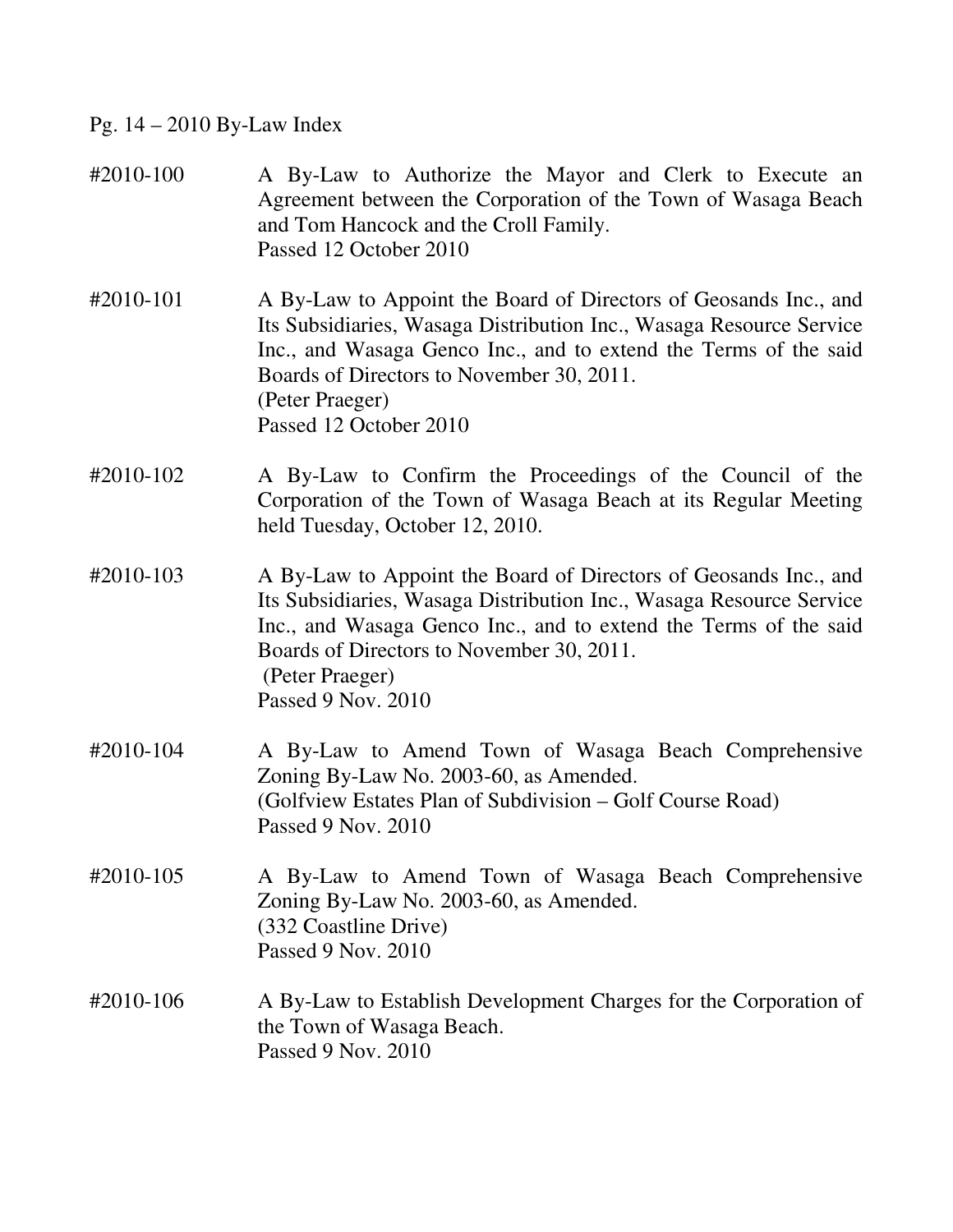Pg. 15 – 2010 By-Law Index

#2010-107 A By-Law to Confirm the Proceedings of the Council of the Corporation of the Town of Wasaga Beach at its Regular Meeting held Tuesday, November 9, 2010. #2010-108 A By-Law to Amend By-Law No. 2010-14 Being a By-Law to Authorize the Construction of Water and Sewer Servicing on Certain Streets, and to Authorize financing of the Costs of the said Capital Works.  $(45<sup>th</sup>$  St. S. between Knox Road West to Wilson Gate Road) Passed 23 Nov. 2010 #2010-109 A By-Law to Amend Schedule "A" of By-Law No. 2009-23, and Consolidated Schedule "A" of By-Law Nos. 2009-23, 2009-38 and 2010-27, being a By-Law to Regulate the Town of Wasaga Beach Water Works Utility and to Consolidate the Water Works Utility Regulations. Passed 23 Nov. 2010 #2010-110 A By-Law to Amend Town of Wasaga Beach Comprehensive Zoning By-Law No. 2003-60, as Amended. (Phase 2 – Country Meadows – Parkbridge Lifestyles) Passed 23 Nov. 2010 #2010-111 A By-Law to Confirm the Proceedings of the Council of the Corporation of the Town of Wasaga Beach at its Regular Meeting held Tuesday, November 23 2010. #2010-112 A By-Law to Appoint Signing Authorities for the Town of Wasaga Beach. Passed 7 December 2010 #2010-113 A By-Law to Make Appointments to Various Boards and Committees. Passed 7 December 2010